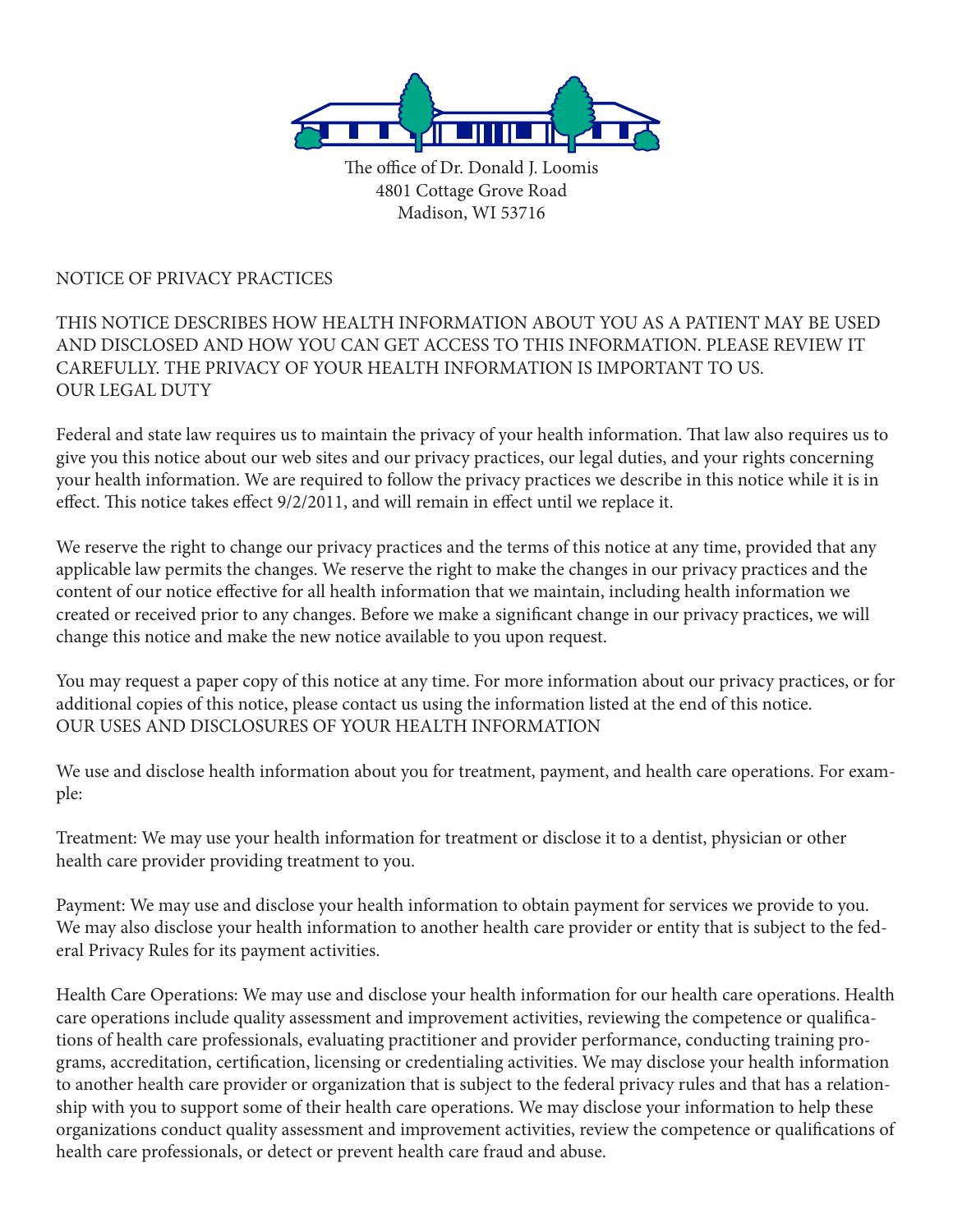Your Authorization: You may give us written authorization to use your health information or to disclose it to anyone for any purpose. If you give us an authorization, you may revoke it in writing at any time. Your revocation will not affect any uses or disclosures permitted by your authorization while it was in effect. Unless you give us a written authorization, we cannot use or disclose your health information for any reason except those described in this notice.

To Your Family and Friends: We may disclose your health information to a family member, friend or other person to the extent necessary to help with your health care or with payment for your health care. Before we disclose your health information to these people, we will provide you with an opportunity to object to our use or disclosure. If you are not present, or in the event of your incapacity or an emergency, we will disclose your medical information based on our professional judgment of whether the disclosure would be in your best interest. We may use our professional judgment and our experience with common practice to make reasonable inferences of your best interest in allowing a person to pick up filled prescriptions, medical supplies, x-rays, or other similar forms of health information. We may use or disclose information about you to notify or assist in notifying a person involved in your care, of your location and general condition.

Appointment Reminders: We may use or disclose your health information to provide you with appointment reminders (such as voicemail messages, postcards, or letters).

Disaster Relief: We may use or disclose your health information to a public or private entity authorized by law or by its charter to assist in disaster relief efforts.

Public Benefit: We may use or disclose your medical information as authorized by law for the following purposes deemed to be in the public interest or benefit:

as required by law;

 for public health activities, including disease and vital statistic reporting, child abuse reporting, FDA oversight, and to employers regarding work-related illness or injury;

to report adult abuse, neglect, or domestic violence;

to health oversight agencies;

in response to court and administrative orders and other lawful processes;

 to law enforcement officials pursuant to subpoenas and other lawful processes, concerning crime victims, suspicious deaths, crimes on our premises, reporting crimes in emergencies, and for purposes of identifying or locating a suspect or other person;

to coroners, medical examiners, and funeral directors;

to organ procurement organizations;

to avert a serious threat to health or safety;

in connection with certain research activities;

 to the military and to federal officials for lawful intelligence, counterintelligence, and national security activities;

to correctional institutions regarding inmates; and

as authorized by state worker's compensation laws.

## PATIENT RIGHTS

Access: You have the right to look at or get copies of your health information, with limited exceptions. You may request that we provide copies in a format other than photocopies. We will use the format you request unless we cannot practicably do so. You must make a request in writing to obtain access to your health information. You may request access by sending us a letter to the address at the end of this notice. If you request copies, we